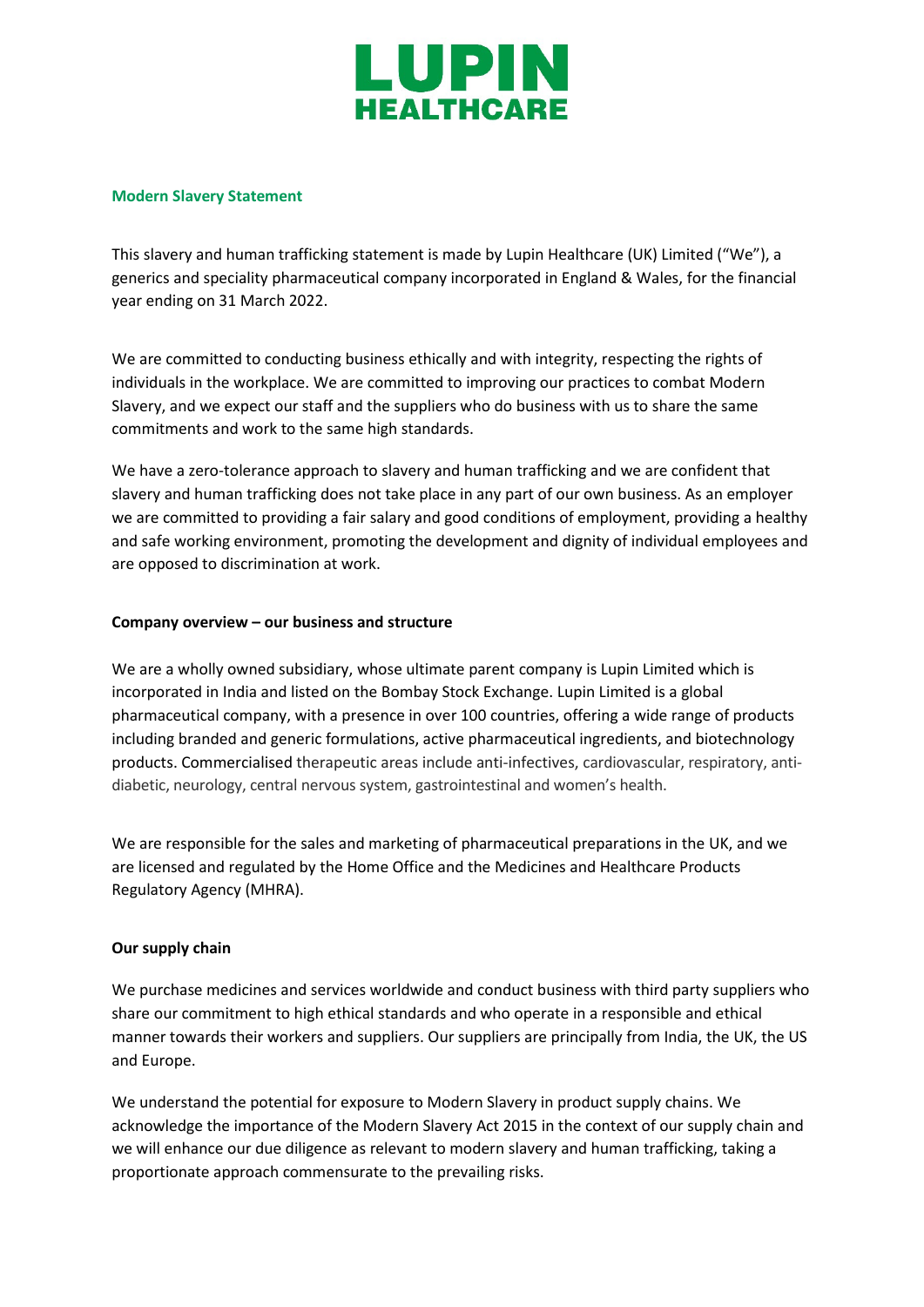We choose our suppliers with care, with the vast majority of our pharmaceutical preparations sourced from Lupin Limited, which has a vendor qualification process, ensuring suppliers are subject to due diligence checks. We will not support or knowingly do business with any company involved in slavery or human trafficking.

## **Our Policies on Slavery and Human Trafficking**

Our governance framework flows from a set of policies from Lupin Limited, which set the principles and behaviours that the company and all employees must follow. As a testament of our robust governance practices and ethical conduct of business, Lupin Limited and all subsidiaries share a global Code of Business Conduct and Ethics that includes *Our Commitment as Corporate Citizens;* HUMAN RIGHTS.

We strongly believe in the protection of human rights internationally both on our own premises as well as within our supply chain. We will not tolerate any human rights violations. Our Code and policies support the principles set forth in the Modern Slavery act of 2015 and International Bill of Human Rights, including:

- Promote a workplace free of discrimination and harassment
- Prohibit child labour, forced labour and human trafficking
- Provide fair and equitable wages, benefits and other conditions of employment in accordance with local laws
- Provide humane and safe working conditions

Our Code sets out the fundamental values, standards and guidelines for employee conduct at work, and also provides avenues for employees to report any violations, misconduct or malpractices, without fear of punishment or retribution. It is mandatory for all employees of Lupin to comply with the Code in letter and in spirit. The Code acknowledges that our responsibility does not end at our premises and we cascade these responsible practices across our value chain.

# **Performance indicators, monitoring and enforcement**

Our management takes and will continue to take a zero-tolerance approach to modern slavery and human trafficking and will react accordingly to any identified transgression whether by our staff or by our suppliers.

We accept that effective action to prevent modern slavery and human trafficking in our business and supply chain requires constant monitoring and an effective response should issues be identified.

# **The development of our policies and staff training**

All employees currently undertake routine ethics and compliance training for our Code. We recognise the need to be vigilant and to identify potential exposure to Modern Slavery. We will ensure that our partners share the same zero tolerance attitude toward Modern Slavery and we will continue to review our existing supply chain. Additionally we intend to take the following steps: